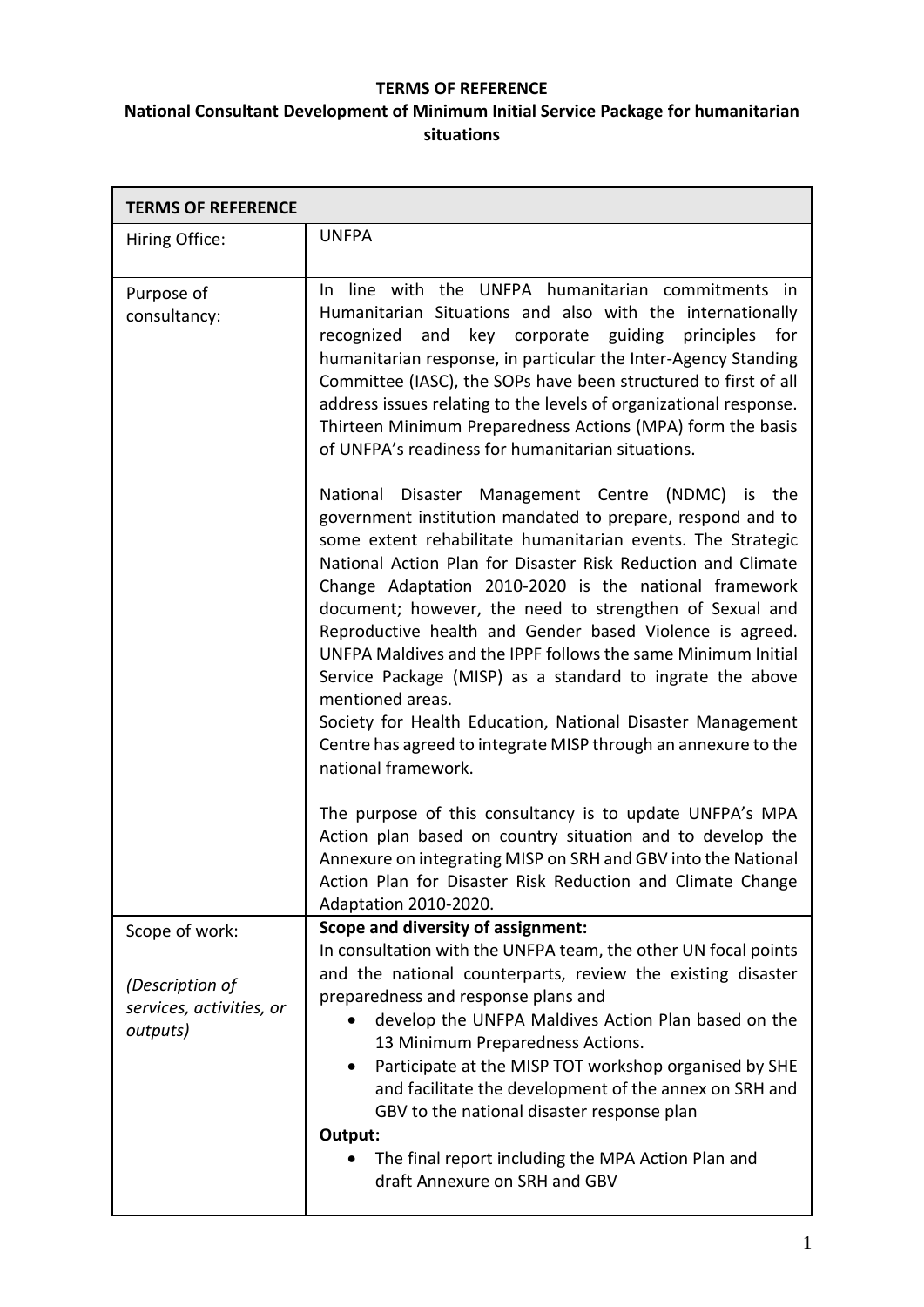| Duration and working<br>schedule:                                                                                  | 30 working days over 3 months                                                                                                                                                                                                                                                                                                                                                                                                                                                                                                                                                                                                                                                                                                                                                |
|--------------------------------------------------------------------------------------------------------------------|------------------------------------------------------------------------------------------------------------------------------------------------------------------------------------------------------------------------------------------------------------------------------------------------------------------------------------------------------------------------------------------------------------------------------------------------------------------------------------------------------------------------------------------------------------------------------------------------------------------------------------------------------------------------------------------------------------------------------------------------------------------------------|
| Place where services<br>are to be delivered:                                                                       | <b>UNFPA</b>                                                                                                                                                                                                                                                                                                                                                                                                                                                                                                                                                                                                                                                                                                                                                                 |
| Delivery dates and<br>how work will be<br>delivered (e.g.<br>electronic, hard copy<br>$etc.$ ):                    | Consultant is expected to work independently with close<br>collaboration with UNFPA Maldives and Society for Health<br>Education                                                                                                                                                                                                                                                                                                                                                                                                                                                                                                                                                                                                                                             |
| Monitoring and<br>progress control,<br>including reporting<br>requirements,<br>periodicity format<br>and deadline: | The Consultant will be briefed and debriefed by UNFPA                                                                                                                                                                                                                                                                                                                                                                                                                                                                                                                                                                                                                                                                                                                        |
| Supervisory<br>arrangements:                                                                                       | The consultancy will be managed by UNFPA.                                                                                                                                                                                                                                                                                                                                                                                                                                                                                                                                                                                                                                                                                                                                    |
| Expected travel:                                                                                                   | If required, UNFPA will cover outside of contract                                                                                                                                                                                                                                                                                                                                                                                                                                                                                                                                                                                                                                                                                                                            |
| Required expertise,<br>qualifications and<br>competencies,<br>including language<br>requirements:                  | <b>Primary expertise required:</b><br>Bachelor's Degree in environment studies, public<br>health, humanitarian response, or related fields.<br>At least 2 years' experience in disaster preparedness or<br>response<br>Basic understanding on human rights principles<br>Excellent communication and analytical skills in English<br>Language and demonstrated ability to transfer and<br>impart knowledge.<br><b>Functional Competencies</b><br>Good analytical, writing, and presentation skills.<br>Fluency in reading, writing, and speaking both English<br>and Dhivehi.<br>Computer skills, Excel and various office applications.<br>$\bullet$<br>Demonstrated<br>in<br>experience<br>knowledge<br>and<br>information management.<br><b>Behavioural Competencies:</b> |
|                                                                                                                    | Demonstrated ability to work in a multicultural<br>environment and establish harmonious and effective<br>working relationships, both within and outside the<br>organization.<br>Proven leadership, teamwork, and interpersonal skills.<br>$\bullet$<br>Ability to work under limited timing would be an asset.                                                                                                                                                                                                                                                                                                                                                                                                                                                               |
| Inputs / services to<br>be provided by<br><b>UNFPA or</b><br>implementing                                          | <b>National Consultant:</b><br>Main responsibility of the National Consultant is to map<br>existing literature<br>Fullfill the scope of the TOR                                                                                                                                                                                                                                                                                                                                                                                                                                                                                                                                                                                                                              |